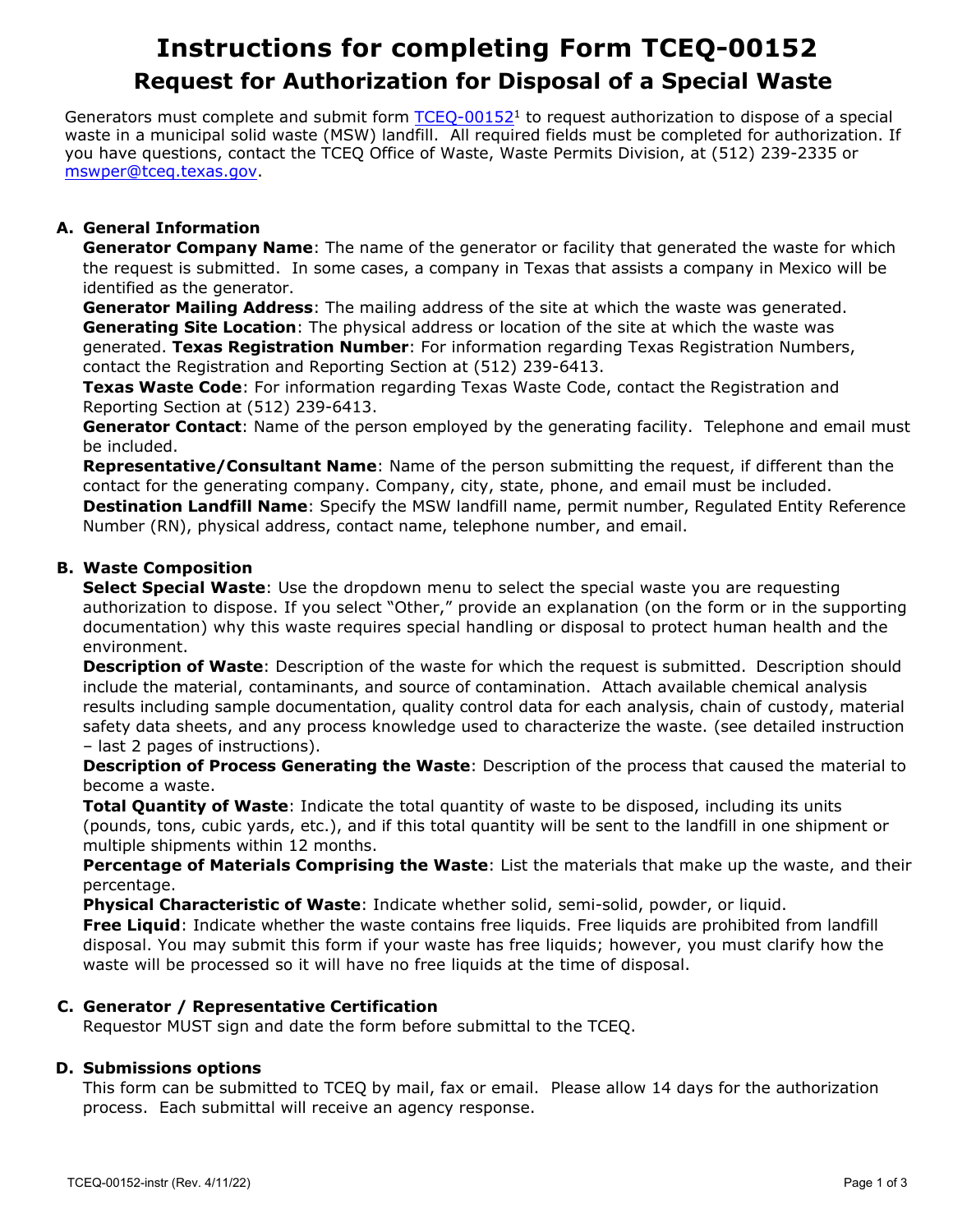# **Waste Classification Documentation Requirements**

## **Part I. Introduction**

 notifications in order to ensure proper classification and coding of waste in Texas. When a documentation, and process knowledge that may be used in classifying and coding a waste stream. The Texas Commission on Environmental Quality (TCEQ) randomly audits a portion of waste stream generator receives a request for information for the purpose of an audit, the information that a generator has gathered to classify and code a waste stream must be submitted to the TCEQ. The following information may assist you in gathering the analytical data, quality control data, sample

#### **Part II. Hazardous Waste Determination**

 (1) is **not** a listed hazardous waste as defined in 40 Code of Federal Regulations (CFR) Part 261, Subpart D and (2) is **not** a characteristically hazardous waste as defined in 40 Code of Federal<br>Regulations Part 261, Subpart C. Documentation used to support the hazardous waste determination The first step in the waste classification process is the hazardous waste determination. To demonstrate that a waste is **not a hazardous waste** it is necessary to demonstrate that the waste: Subpart D and (2) is **not** a characteristically hazardous waste as defined in 40 Code of Federal is described below:

#### *Process Knowledge*

 written or electronic storage format. It **cannot** be stored solely in someone's mind. The process not performed, limiting the amount of analytical testing required. If process knowledge is utilized in the classification of a waste, that process knowledge must be documented and maintained. Please note that process knowledge must be maintained in some type of knowledge must support a generator's rationale as to why the waste has been designated a particular classification. It must also support the generator's rationale as to why a particular test method was

The following are examples of process knowledge which may assist in waste classification determinations.

- Safety Data Sheets (SDSs)
	- o Please note that not all SDSs contain information on all constituents found in a product. SDSs were not created for the purpose of Texas waste classification determinations. They may be a helpful tool in determining what could be in the waste, but cannot be used for determining what is not in the waste.
- manufacturer's literature
- (including any potential break down products) • identification of chemicals and materials involved in the waste stream generation process
- full description of waste stream generation activities
- identification of potential contaminants
- other documentation generated in conjunction with a particular process
- preliminary testing results

#### *Analytical Data*

When process knowledge does not sufficiently support a particular classification, analytical data described in this part must be documented. If a generator utilizes analytical data to classify a waste, it must be supported by Quality Control Data and Sample Documentation information. This part outlines information that must be maintained when analytical data is utilized for classification purposes.

- Sampling Procedures
	- − dates of sample collection
	- − description of the site or unit from which the sample was taken, including sampling locations